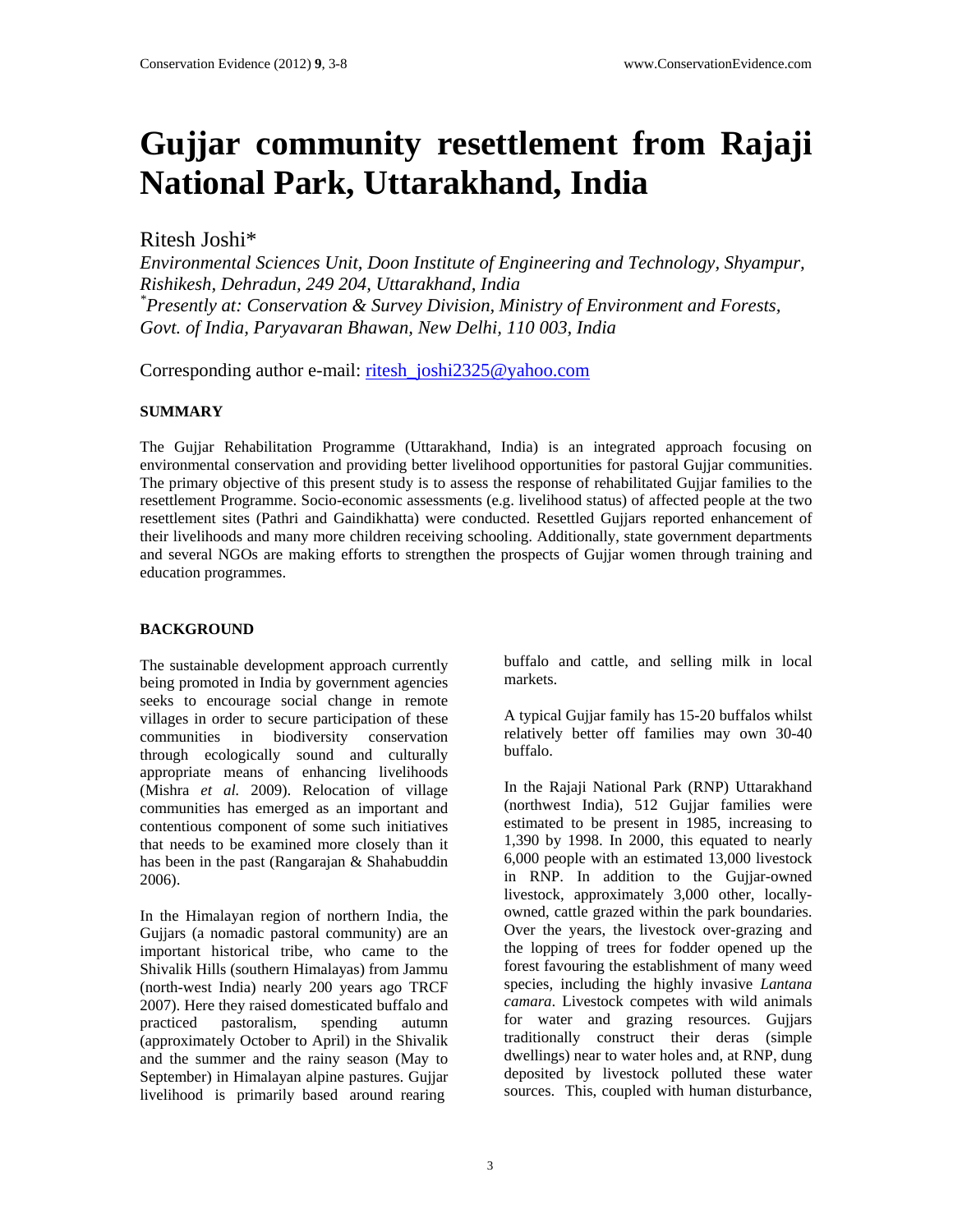resulted in large areas becoming unsuitable for use by wild mammals and other wildlife. This present study reports on the Gujjar Rehabilitation Programme, an ongoing, long-term integrated approach to relocate Gujjar communities from the RNP. It highlights its impact on those people relocated, and complements the study of the responses of vegetation and wild mammals in areas from which Gujar families were relocated (Joshi & Singh 2009).

#### **ACTION**

**Study areas**: Two Gujjar rehabilitation sites (adjoining protected Lesser Himalayan Zone forest habitats), Pathri (268 ha) and Gandikhatta (755 ha) 15-20 km from Haridwar city (Haridwar district) were selected. Both sites are wellconnected to road and rail networks. Rajaji National Park ( 29º15'-30 º 31' N 77º 52'-78º 22' E), the locality from which the Gujjar families were relocated, covers an area of 820 km<sup>2</sup> at an altitude varying from 250-1,100 m in and around the Shivalik foothills. Rajaji National Park (Elephant Reserve No. 11. in the Lesser Himalayas and Upper Gangetic Plains) was established in 1983 with the aim of maintaining a viable Asian elephant *Elephas maximus* population and is designated a reserved area for 'Project Elephant' (Ministry of Environment and Forests, Government of India).

**Resettlement:** In view of provisions of the Wildlife (Protection) Act (1972) and park designation, the first attempt to resettle Gujjars was made in 1984, by the then Uttar Pradesh state government, but this was not successful. At the time of establishment of RNP, 512 Gujjar families had a permit for residing inside the park area and were identified for relocation to Pathri within an 80 ha area of reserve forest in Haridwar forest division. However, no families were relocated at this time and slowly numbers increased. A major issue was that the Gujjars insisted on allocation of separate land for each family at rehabilitation sites. The case was assigned to the High Court and due to some political interference the programme progressed only very slowly. By 1994-1995 the number of families had increased to 1,390. During 1996 the first families were rehabilitated at Pathri. After establishment of Uttarakhand state (November 2000) the programme developed rapidly. At Gaindikhatta, rehabilitation commenced during

2003. Each family was given Rs. 2,000 to assist with moving and allocated a site upon which to locate their house. They were permitted to collect timber from nearby forest for house construction. Additionally, each family was given 0.8 ha of arable land, for vegetable and cereal crop cultivation. Uttarakhand state government provided necessary basic facilities including provision of drinking water, toilets, medicare, access roads to the new villages, primary schools, solar electric fencing, middaymeal scheme (providing food to primary level students during schooling), Angan bari Yojna (supporting rural children and women at their kitchen garden and villages), a widow pension scheme for the physically challenged, regular veterinary doctor visits, establishment of a fair price shop, and issuing of ration cards.

**Community interviews:** Interviews were made with 73 Gujjar families regarding their livelihood status during 2000-2002, prior to re-settlement. After the re-settlement, both the rehabilitation sites were incorporated in surveys relating to livelihood and socio-economic aspects (e.g. living standards, education and women empowerment) during March 2005 to June 2008. In-depth structured interviews with 47 families at Pathri and 70 at Gaindikhatta were analysed. Surveys of all local schools were undertaken to assess the view of Gujjar children towards education, and their attendance; from the early stages of the Programme the state government aimed to provide primary education to every child. Interviews were also conducted with 83 women to assess the impact of various ongoing training schemes (e.g. sewing, knitting and making of handicraft items) and education programmes (e.g. health care) by Programme representatives (e.g. forestry officials and NGO personnel). The author also participated in meetings organized by the forest department and NGOs at the rehabilitation sites to gather further knowledge on experiences of the Gujjars involved. Following the interviews, a database on Gujjar's perception was established.

The key questions asked to Gujjar families shifted to rehabilitation sites were:

- 1. Are you completely satisfied with the rehabilitation programme?
- 2. If you are given the opportunity, do you wish to return back to the forest life?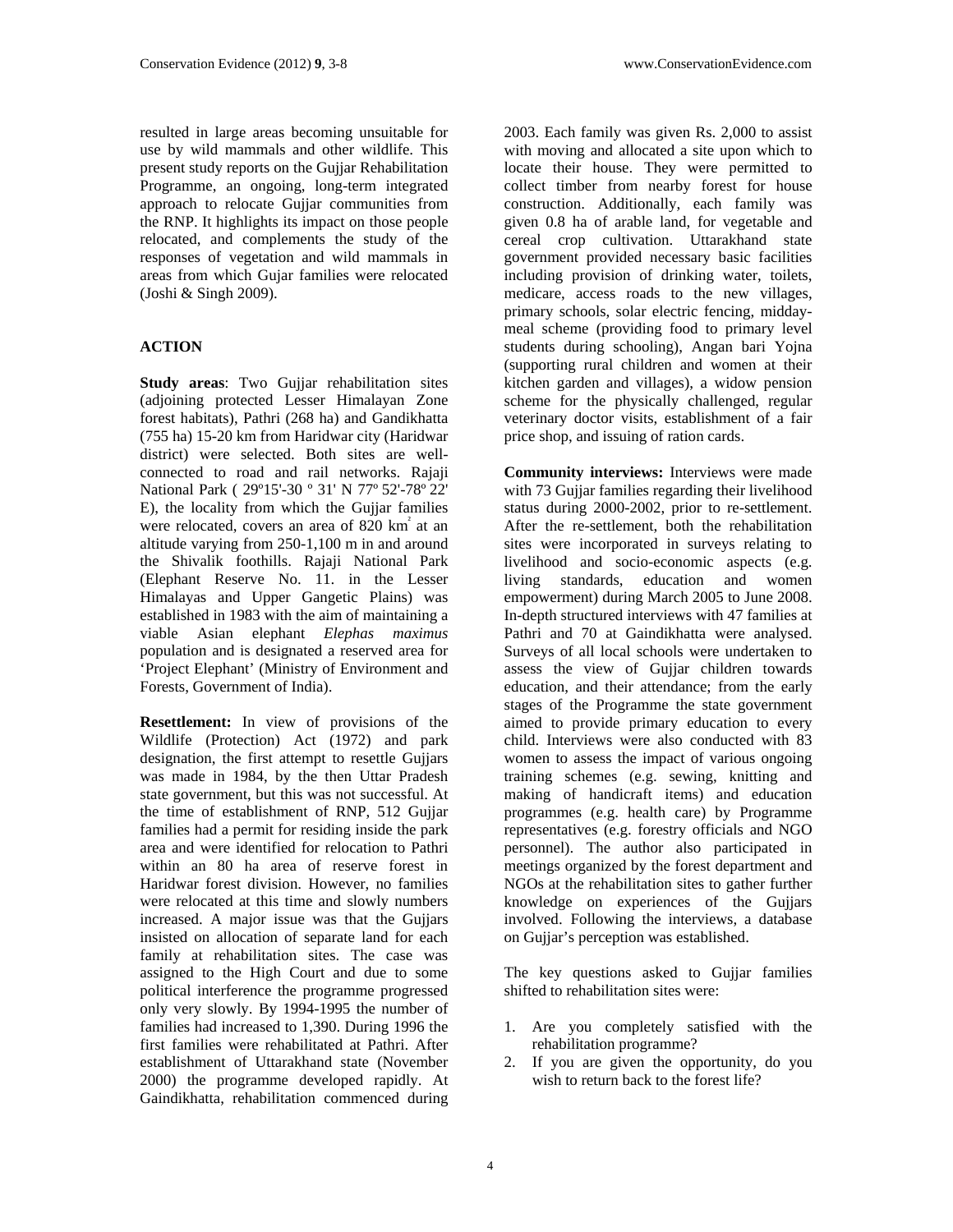- 3. What is your present occupation/condition; have you seen some changes in your livelihood status?
- 4. Are your children obtaining education?
- 5. Is the forest and its wildlife benefited through this programme?
- 6. What should be done in the near future to make this programme more comfortable?

The key questions to Gujjar families still residing inside the forest were:

- 1. Do you wish to resettle at a rehabilitation site or do you want to stay in the forest?
- 2. What challenges you are facing inside the forest?
- 3. What about education, health and other facilities?
- 4. If you are given an opportunity to shift to rehabilitation site, what about your cattle?
- 5. Have you approached the concerned official/state government departments regarding to your rehabilitation?
- 6. What is your opinion of the conservation of the forest and its wildlife, especially when you are living amongst it?

## **CONSEQUENCES**

**Resettlement:** In 1998, 1,390 families were present in the park area, 512 families were resettled to Pathri and 613 to Gaindikhatta. Slowly during 2000 to 2007, other families were also moved. Currently only 93 families (residing in the Gohri and Chillawali forest range of RNP) are to be relocated (Table 1).

**Gujjar satisfaction:** Based on interviews, it was revealed that the resettled Gujjars are satisfied with the process and ongoing benefits experienced through the programme and consider it has improved their livelihood. Resettled Gujjars at Pathri acknowledged that their previous nomadic life-style had denied them modern facilities, but that they now enjoy the benefits of, for example: mobile phones, electricity, running water, more stable livelihoods, upward mobility and integration into the social mainstream. Some principle benefits included:

- 1. *The right to vote*. Before the programme the Gujjars led a nomadic life and never registered to vote; now all are registered on the electoral roll.
- 2. *Improved education and health awareness.* They see the benefits of education and are making efforts to send their children to school. Women have started to regularly attend local government-run health camps to seek medical help during illness, pregnancy and childbirth.
- 3. *Change in lifestyle.* The resettled Gujjars have learnt how to cultivate various crops (e.g. sugarcane, wheat, rice and maize) and vegetables. They have mobile phones and some home appliances. One family has earned enough to purchase their own truck to carry products from Himachal Pradesh for sale in Delhi and Mumbai.
- 4. Some are now working with government and non-government organizations, and are involved in training programmes.

| Range                  | No. of families | <b>Families</b><br>rehabilitated at<br>Pathri | <b>Families</b><br>rehabilitated at<br>Gaindikhatta | <b>Total families</b> | <b>Remaining</b>         |
|------------------------|-----------------|-----------------------------------------------|-----------------------------------------------------|-----------------------|--------------------------|
| Chillawali             | 260             | 2                                             | 206                                                 | 208                   | 52                       |
| Chilla                 | 193             |                                               | 193                                                 | 193                   | $\overline{\phantom{a}}$ |
| Haridwar               | 254             | 188                                           | 66                                                  | 254                   | $\overline{\phantom{a}}$ |
| Ramgarh                | 99              | 42                                            | 57                                                  | 99                    | $\overline{\phantom{a}}$ |
| Kansrao                | 85              | 43                                            | 42                                                  | 85                    | $\overline{\phantom{0}}$ |
| Motichur               | 115             | 102                                           | 13                                                  | 115                   | $\overline{\phantom{0}}$ |
| Dholkh and<br>Beribara | 235             | 135                                           | 100                                                 | 235                   | $\overline{\phantom{0}}$ |
| Gohri                  | 149             |                                               | 108                                                 | 108                   | 41                       |
| <b>Total</b>           | 1390            | 512                                           | 785                                                 | 1297                  | 93                       |

**Table 1.** Number of Gujjar families rehabilitated from the eight hill ranges in Rajaji National Park during the ongoing Gujjar rehabilitation programme 1996-2010.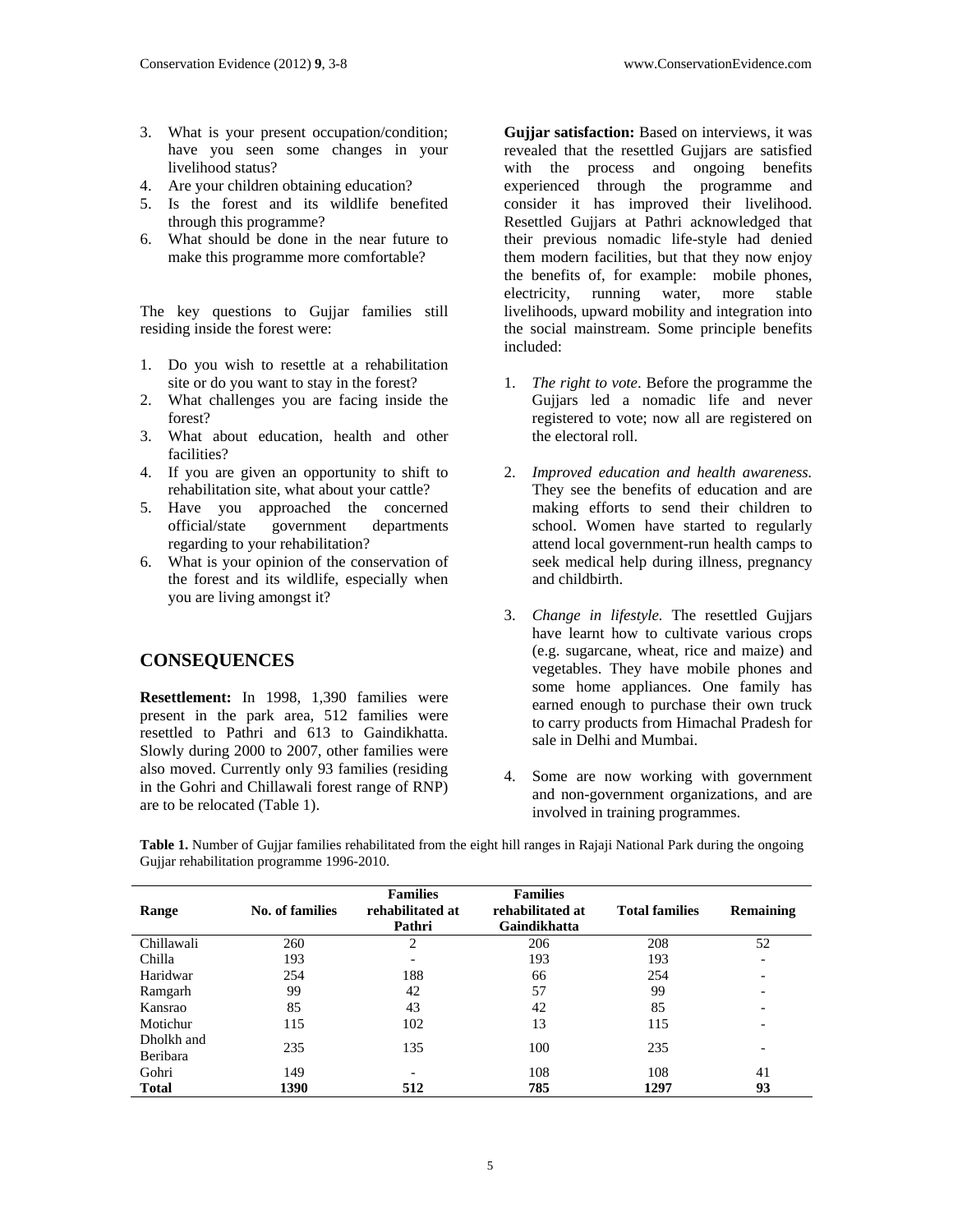5. Some international organizations have provided guidance on livestock management, and Veterinary Mission (a US based organization) gives periodic training.

Based on the interviews held with Gujjars before the resettlement programme (2000-2002), it was revealed that out of total correspondents (n=73), 57.5% (n=42) families showed their interest to move outside from the forest but notably 42.4% (n=31) had not responded the question. Questions related to impact on wildlife showed that only 9.5% (n=7) families accepted that wildlife is being affected due to biotic pressure whereas 90.4% (n=66) did not answer the question. Similarly, question related to infrastructure (education, medicare facilities etc.) revealed that 100% of the families (n=73) wished for infrastructure improvements (Table 2).

After the resettlement of the Gujjar, key questions asked of 117 families in 2006-2007 revealed that 95.7% (n=112) families were completely satisfied with rehabilitation programme; 4.2% (n=5) did not respond. Most significantly, 100% (n=117) of the families accepted that there was a beneficial change in their livelihood and that they are now enjoying urban, developed life. In addition, all families 100% (n=117) preferred the better education facilities although, 34.1% (n=40) wanted a

college for higher education to be established in the future. Remarkably, 34.1% (n=40) families believed that wildlife may have benefited with rehabilitation programme, although 65.8% (n=77) of the families did not answer the question (Table 3).

**Education:** Traditionally, Gujjars were educated in 'Madrasah' by Muslim clerics (Maulvi) and in several areas (both inside and outside RNP) Gujjar children are still being educated in Madrasah. However, the number of pupils has slowly increased in junior schools; currently 890 attend. With the aim of providing the opportunity of education for every child, the state government runs one school at Pathri (primary to junior high school) and two schools (one primary and one junior high) at Gaindikhatta. Several NGOs and state government departments provide support in enhancing school education. At the commencement of Programme in 1996 at Pathri, a primary school was established by RNP administration and regulated by an NGO (Friends of Doon) starting with 30 pupils. Subsequently the state government has undertaken management of the school and increased the schooling level to junior high. In Gaindikhatta two primary schools were established soon after relocation of families (2003-2004) by the state education department and at one school education was increased to junior high school standard.

**Table 2.** Results of interviews with 73 families Gujjars prior to resettlement (2000-2002)

| <b>Ouestions</b>                                                         | Yes            | Did not respond |
|--------------------------------------------------------------------------|----------------|-----------------|
| Interested in moving from forest                                         | 57.5% $(n=42)$ | $42.4\%$ (n=31) |
| Accepted that wildlife is being affected due to biotic pressure          | $9.5\%$ (n=7)  | $90.4\%$ (n=66) |
| Desire for improved infrastructure (education, medicare facilities etc.) | $100\%$ (n=73) |                 |

**Table 3.** Results of interviews with 117 families Gujjars after resettlement (2006-2007)

| <b>Ouestions</b>                                                                                      | Yes              | Did not respond |
|-------------------------------------------------------------------------------------------------------|------------------|-----------------|
| Completely satisfied with rehabilitation programme                                                    | $95.7\%$ (n=112) | $4.2\%$ (n=5)   |
| Accepted that there is a change in their livelihood and they are now<br>enjoying urban developed life | $100\%$ (n=117)  |                 |
| Preferred better education facilities                                                                 | $100\%$ (n=117)  |                 |
| Wanted a college for higher education to be established in the future                                 | $34.1\%$ (n=40)  |                 |
| Believed that wildlife may have benefited with rehabilitation<br>programme                            | $34.1\%$ (n=40)  | $65.8\%$ (n=77) |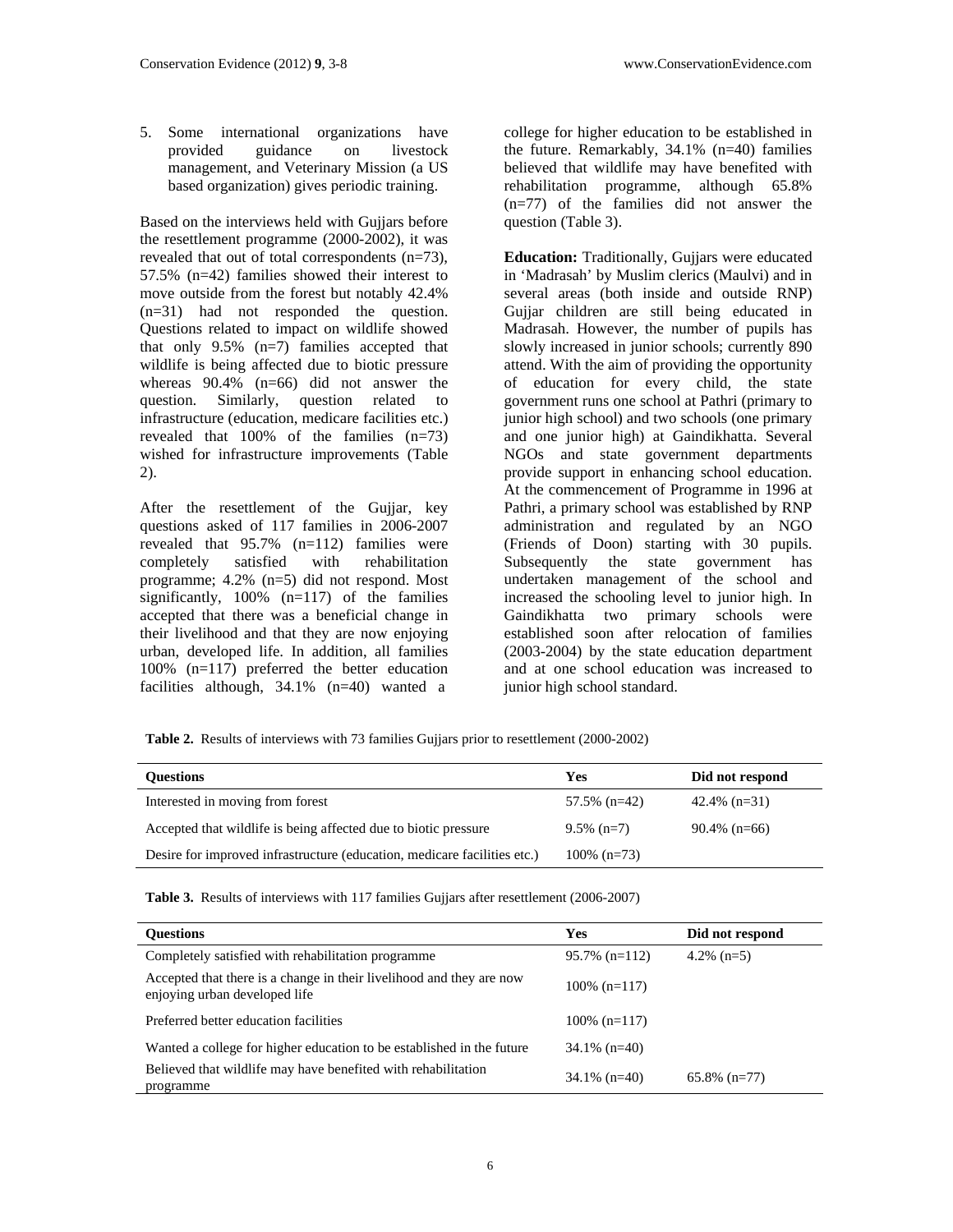At Gaindikhatta, 265 students are studying in one junior high school and 275 in another, whereas 350 students attend Pathri junior high school. Attendance by boys outnumbers that of girls (ratio 7:3). A reason for the lower number of girls attending is that they continue to study at Madrasah and are engaged in household work and other chores. Encouragingly, some children are going onto higher education; to date about 50 students are obtaining further education in Government Inter Colleges located near to rehabilitation sites. Other important innovative education efforts have been made by the Wildlife Protection Society of India (WPSI) and the Wildlife Trust of India (WTI). These support education by providing books, school bags and uniforms.

**Women empowerment:** Though the central and state governments had previously launched several schemes for the betterment of rural women, Gujjar women reported that they were unable to take any advantage of these (TRCF 2007). At the commencement of resettlement to Pathri, specific efforts were made by government and NGOs directed to women empowerment. Rural Litigation and Entitlement Kendra, Wildlife Protection Society of India, Wildlife Trust of India and Future Vision (India) started training programmes for Gujjar women, and provided sewing machines, weaving equipment and other tools. Items including ropes, buckets, carpets and small bamboo furniture are being made. As most belong to Muslim groups, a problem that was quickly identified was education being provided by male trainers. To resolve this, NGOs provided women to organize workshops and to offer training. The state government is planning further initiatives at grass roots level to generate better incomes from products being made, based partly on action programmes for women of tribal communities in Kerala, southern India (Nidheesh 2009).

A detailed survey was also conducted at rehabilitation sites to reach to a conclusion in respect of women education and empowerment. To address this, 83 interviews were conducted based on family's socio-economic status. The answers were given by the head of family (male) on behalf of their wife/daughter in their presence. All the women 100% (n=83) revealed that their life style has been changed after the rehabilitation; 57.8% (n=48) declared that they

had lost their traditional livelihood work such as livestock-buffalo ranching, tree lopping etc.). Regarding occupation, 74.6% (n=62) responded that they had started learning to make handicraft items with the help of different NGOs (swings, knitting etc.), while 4.8% (n=4) were working with schools on contract basis and another 20.4% (n=17) were engaged in household related work.

Regarding NGO input, 55.4% (n=46) were in favour of the various organisations working there, whereas 44.5% (n=37) did not answer the question. However, 100% (n=83) of the women wanted additional facilities and infrastructure for every household such as improvements to the road network, school education, medicare, veterinary care and sanitation besides. Only few wanted government employment for their educated children.

**Further resettlement**: It is considered that there is a need to re-settle interested families away from areas adjoining RNP to minimize manelephant conflict, especially in migratory corridors. Therefore state forest department is continuing to make the effort to re-settle Gujjars from both the park area and its margins.

**Discussion:** Rajaji National Park, Haridwar and Lansdowne forest division are in the same geological area and wildlife use the whole forest all the year for water, feeding and seasonal migration. Out of nine forest ranges of Rajaji, seven are presently free from human activities. However, Gujjars still remain in two and do not want to move outside from the RNP area because there is a lack of fodder at the rehabilitation sites and they demand separate land for each family.

Relocation of tribal people from protected areas is controversial and issues regarding such relocations remain unresolved. The Indian government continues to relocate (often unwilling) villagers from protected areas in an attempt to enhance watershed management and biodiversity conservation. However, factors such as high human population density, widespread poverty and large number of livestock (and hence over-grazing) all have to be suitably addressed during such relocations.